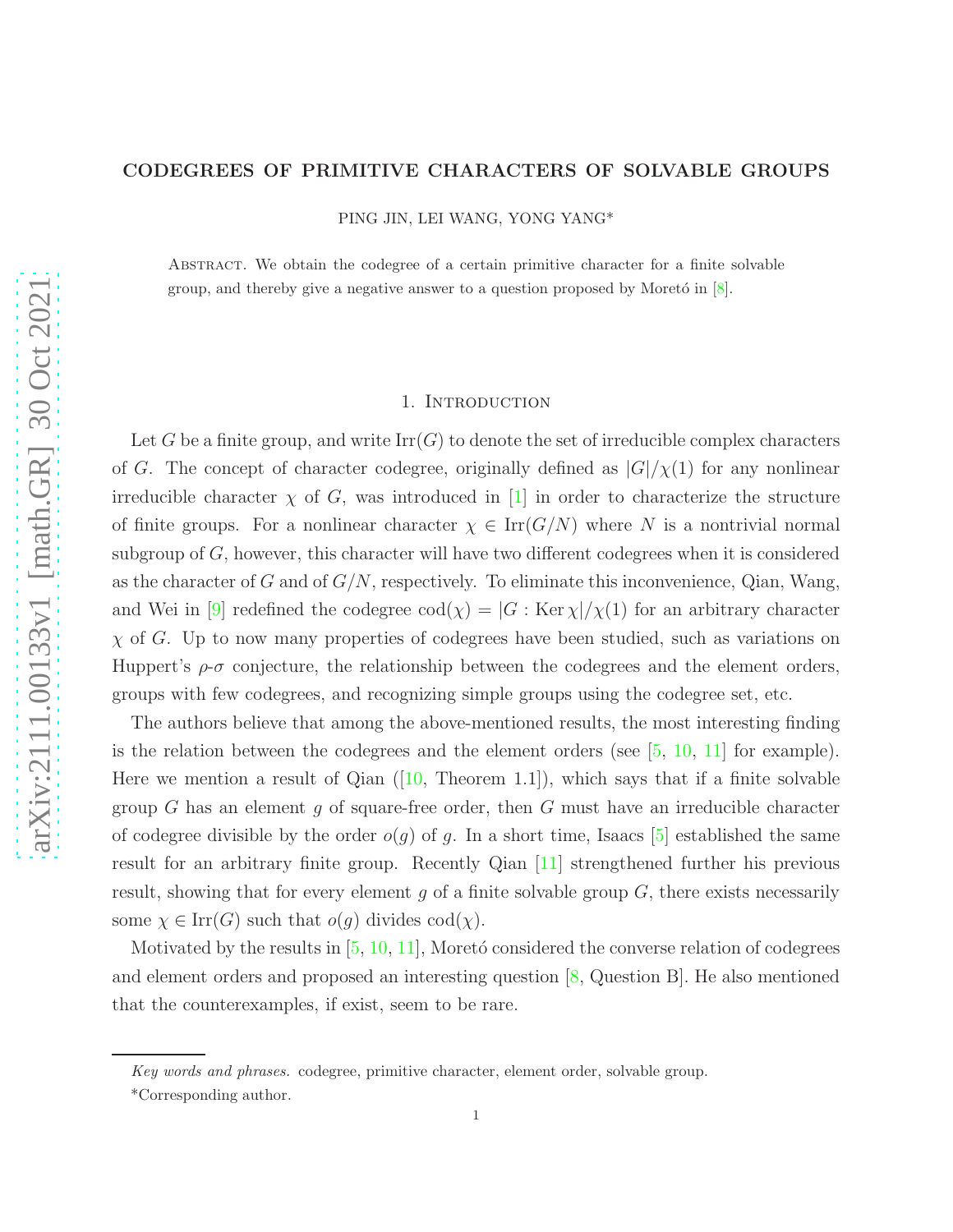**Question.** Let G be a finite solvable group and let  $\chi \in \text{Irr}(G)$ . Does there exist  $q \in G$  such that  $\pi(\text{cod}(\chi)) \subseteq \pi(o(g))$ ? Here  $\pi(n)$  denotes the set of prime divisors of a positive integer  $n$ .

In this note we will construct examples to show that this question has a negative answer in general. To do so, we first show that any faithful primitive character of a finite solvable group G has codegree divisible by all prime divisors of  $|G|$  (Theorem 2.2 below), and then present a sufficient condition to guarantee that a solvable group possess a faithful primitive character (Theorem 2.3 below). These two results, which we think, perhaps are of independent interest.

Throughout this paper all groups considered are finite and characters are defined over the complex field. For notation and terminology, we refer to [\[4\]](#page-4-6).

### 2. Codegrees of primitive characters

We begin by reviewing some facts from  $\pi$ -theory of characters. If G is a  $\pi$ -separable group, where  $\pi$  is a set of primes, a character  $\chi \in \text{Irr}(G)$  is said to be  $\pi$ -special if  $\chi(1)$  is a  $\pi$ -number and the determinantal order  $o(\theta)$  is a  $\pi$ -number for every irreducible constituent  $\theta$  of the restriction  $\chi_S$  for every subnormal subgroup S of G. This definition was first introduced by Gajendragadkar in [\[2\]](#page-4-7), and plays a prominent role in the character theory of solvable groups. For simplicity, we say that  $\chi$  is p-special if the set  $\pi$  consists of a single prime p.

<span id="page-1-0"></span>**Lemma 2.1.** Let G be a solvable group and let  $\chi \in \text{Irr}(G)$  be a nonlinear character.

(1) If  $\chi$  is primitive, then  $\chi = \prod \chi_p$ , where each  $\chi_p$  is p-special and p runs over  $\pi(\chi(1))$ .

(2) If  $\chi$  is p-special for a prime p, then  $\chi_P$  is irreducible for any Sylow p-subgroup P of G.

*Proof.* Part (1) is Theorem 2.17 of  $[6]$ , and (2) is a special case of Theorem 2.10 of the same reference.  $\Box$ 

We can now establish the two results regarding the codegrees of primitive characters, as mentioned in the introduction.

<span id="page-1-1"></span>**Theorem 2.2.** Let G be a solvable group, and let  $\chi \in \text{Irr}(G)$  be a faithful primitive character. Then  $\text{cod}(\chi)$  is divisible by each prime factor of  $|G|$ , that is,  $\pi(\text{cod}(\chi)) = \pi(|G|)$ .

*Proof.* If  $\chi(1) = 1$ , then  $\text{cod}(\chi) = |G|$  by definition, and there is noting to prove. So we may assume that  $\chi(1) > 1$ . By Lemma [2.1\(](#page-1-0)1), we can write  $\chi = \prod \chi_p$ , where p runs over  $\pi(\chi(1))$ and  $\chi_p$  is p-special. Note that  $\text{cod}(\chi) = |G|/\chi(1)$ , and to complete the proof, therefore, it suffices to show that  $\text{cod}(\chi)$  can be divisible by every prime in  $\pi(\chi(1))$ .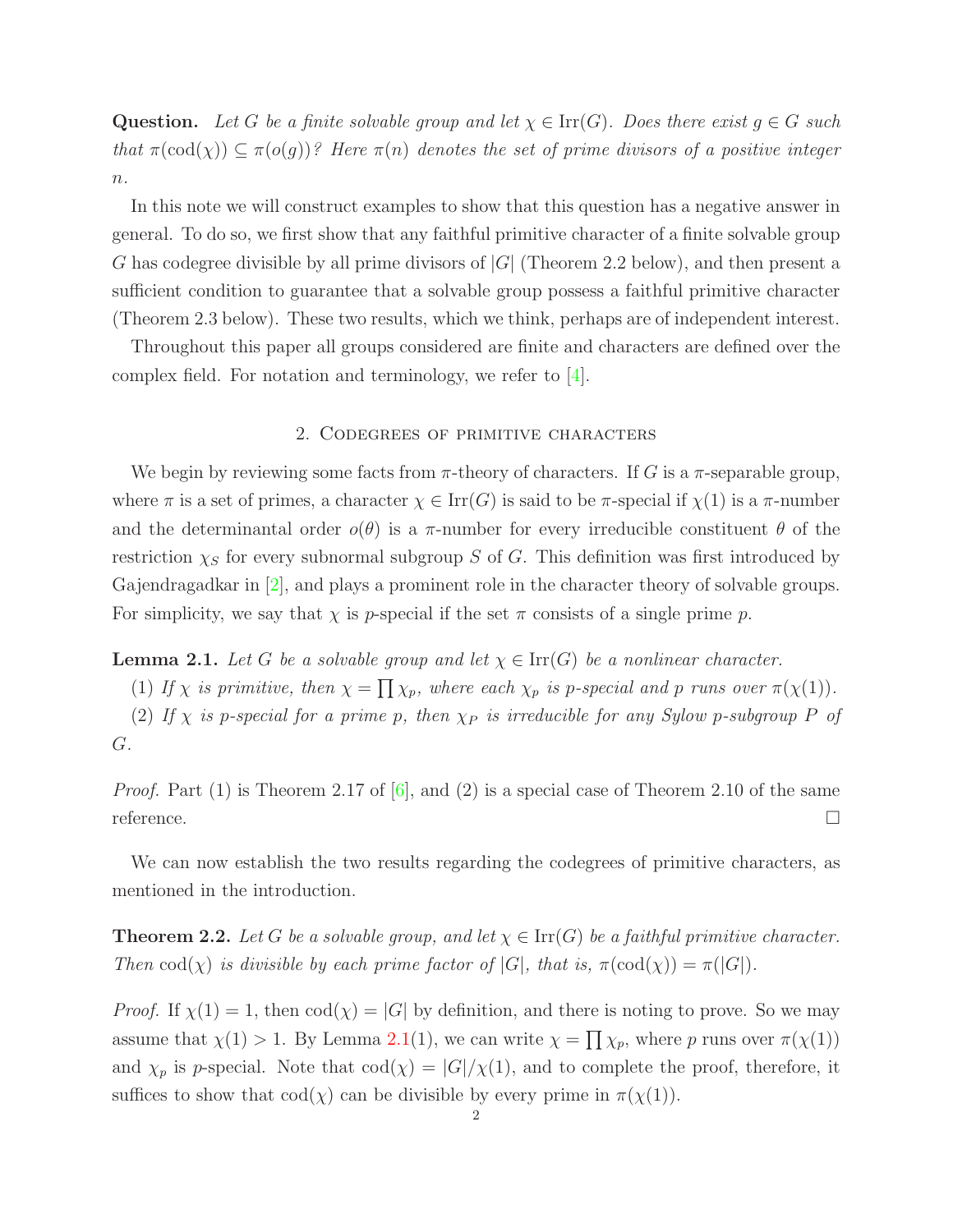Suppose that p does not divide  $\text{cod}(\chi)$  for some  $p \in \pi(\chi(1))$ . Then  $|G|/\chi_p(1)$  is not divisible by p, so  $\chi_p$  has p-defect zero. In this case, it is well known that  $\chi_p$  vanishes all nontrivial elements of a Sylow p-subgroup P of G (see Theorem 8.17 of  $[4]$  for example), but then, by Lemma [2.1\(](#page-1-0)2), we see that the restriction  $\chi_P$  is irreducible. This cannot be the case, thus proving the theorem.

<span id="page-2-0"></span>Theorem 2.3. Let G be a solvable but non-nilpotent group, and assume that the following conditions hold.

- (1)  $Z(G)$  is a cyclic group.
- (2)  $F(G)/Z(G)$  is a chief factor of G.
- (3)  $|F(G)|$  and  $|G/F(G)|$  are relatively prime.

Then there is a faithful primitive character  $\chi \in \text{Irr}(G)$  such that

$$
cod(\chi) = |G|/|F(G) : Z(G)|^{\frac{1}{2}}.
$$

If in addition  $G/F(G)$  has no element of order divisible by all prime divisors of  $|G/F(G)|$ , then  $\pi(\text{cod}(\chi))$  is not contained in  $\pi(o(x))$  for every  $x \in G$ .

*Proof.* We will complete the proof by carrying out the following steps.

Step 1. We fix a faithful linear character  $\lambda$  of  $Z(G)$  and let  $\theta \in \text{Irr}(F(G))$  lie over  $\lambda$ . Then  $\theta$  is faithful and fully ramified with respect to  $F(G)/Z(G)$ , so that  $\theta(1)^2 = |F(G):Z(G)|$ .

The existence of such faithful linear character  $\lambda$  of  $Z(G)$  is guaranteed by Condition (1). Note that  $Z(G) \leq Z(F(G))$  and  $Z(F(G))/Z(G) \triangleleft G/Z(G)$ , so  $Z(G) = Z(F(G))$ by Condition (2). For any  $\theta \in \text{Irr}(F(G))$  lying over  $\lambda$ , since  $\theta_{Z(G)} = \theta(1)\lambda$ , we see that  $\text{Ker }\theta \cap Z(G) = \text{Ker }\lambda = 1.$  But now  $Z(G)$  is the center of the nilpotent group  $F(G)$ , which forces Ker  $\theta = 1$ , so  $\theta$  is faithful. By Theorem 2.31 of [\[4\]](#page-4-6), it follows that  $\theta$  is fully ramified with respect to  $F(G)/Z(G)$ , and thus  $\theta(1)^2 = |F(G):Z(G)|$ .

Step 2. The character  $\theta$  is extendible to G, and every extension  $\chi \in \text{Irr}(G)$  of  $\theta$  is primitive.

By Step 1, we know that  $\theta$  is the unique irreducible character of  $F(G)$  that lies over  $\lambda$ , so  $\theta$  is necessarily G-invariant, and since  $F(G)$  is a normal Hall subgroup of G by Condition (3), it follows that  $\theta$  is extendible to G by Gallagher's extension theorem (see Theorem 8.15) of [\[4\]](#page-4-6)). Let  $\chi \in \text{Irr}(G)$  be an extension of  $\theta$  and suppose that  $\chi = \alpha^G$ , where  $\alpha \in \text{Irr}(U)$  for some subgroup U of G. Write  $D = F(G) \cap U$ . Then  $Z(G) \leq U$  (this is an elementary fact about characters; see Problem 5.12 of [\[4\]](#page-4-6) or Lemma 10.38 of [\[6\]](#page-4-8) for a proof), so  $Z(G) \leq D$ . Since  $(\alpha^G)_{F(G)} = \chi_{F(G)} = \theta$ , which is irreducible, we conclude that  $G = F(G)U$  and hence  $D \triangleleft G$ . Now by Condition (2), we have two possibilities: either  $D = Z(G)$  or  $D = F(G)$ . Assume that  $D = Z(G)$ . Then  $(\alpha_{Z(G)})^{F(G)} = (\alpha^{G})_{F(G)} = \theta$ , which forces  $\alpha_{Z(G)} = \lambda$  and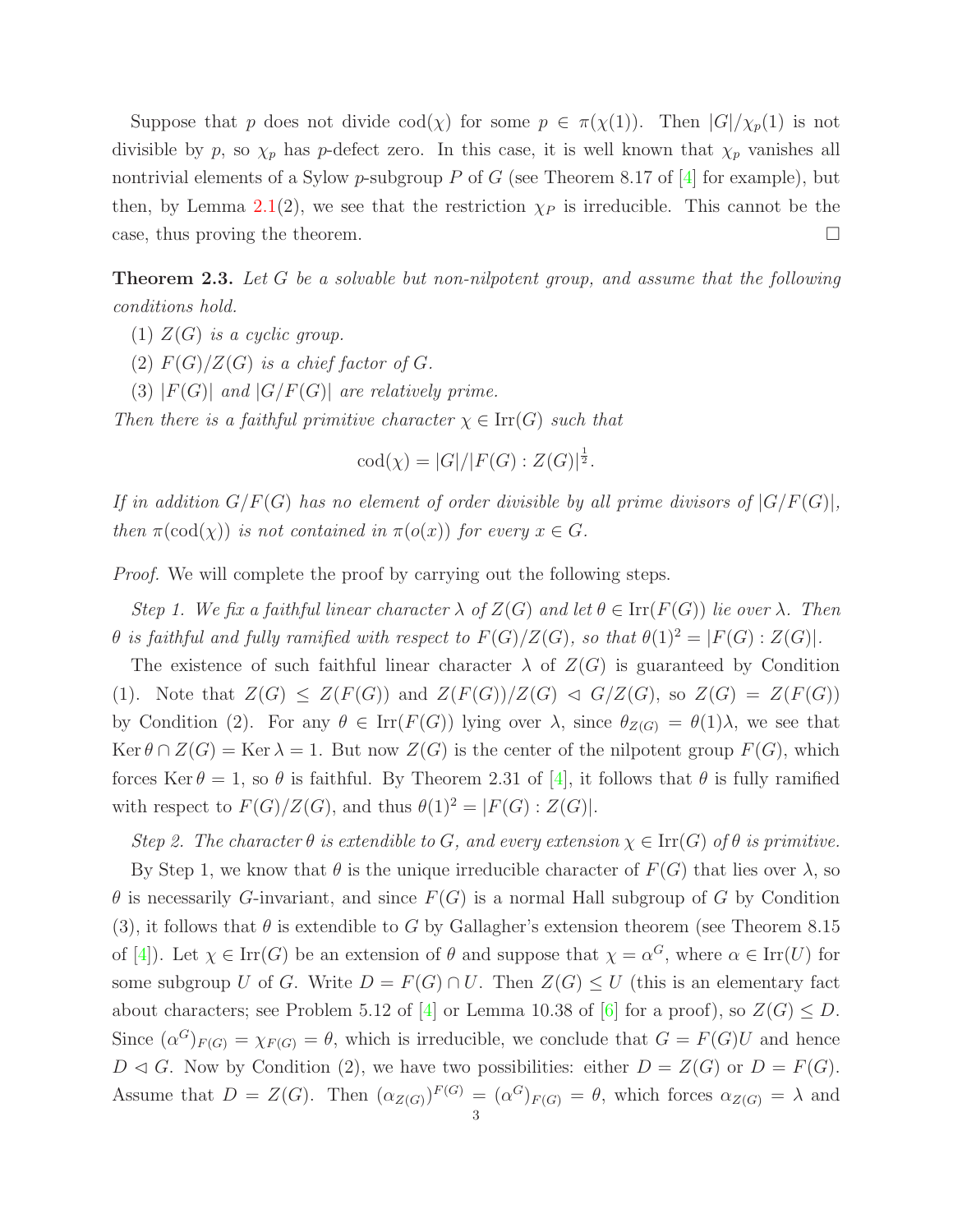hence  $\lambda^{F(G)} = \theta$ . This is impossible by Step 1, so  $D = F(G)$ . Now we have  $U = G$ , and thus  $\chi$  is primitive.

Step 3. Each extension  $\chi \in \text{Irr}(G)$  of  $\theta$  is faithful, and thus  $\text{cod}(\chi) = |G|/|F(G): Z(G)|^{\frac{1}{2}}$ . Let  $K = \text{Ker } \chi$ . Since  $\theta$  is faithful by Step 1, we see that  $K \cap F(G) = \text{Ker } \theta = 1$ , and thus K centralizes  $F(G)$  and hence  $F(G)/Z(G)$ . But  $F(G)/Z(G) = F(G/Z(G))$ , which is self-centralized in the solvable group  $G/Z(G)$ , so  $K \leq F(G)$  and  $K = 1$ . This proves that  $\chi$ 

is faithful, and by definition, we have

$$
\mathrm{cod}(\chi) = |G:\mathrm{Ker}\,\chi|/\chi(1) = |G|/\theta(1) = |G|/|F(G):Z(G)|^{\frac{1}{2}}.
$$

# Step 4. Complete the proof.

We have established that G has a faithful primitive character  $\chi$ , so Theorem [2.2](#page-1-1) applies, and we obtain  $\pi(\text{cod}(\chi)) = \pi(|G|)$ . Assume that  $\pi(\text{cod}(\chi)) \subseteq \pi(o(g))$  for some element  $g \in G$ . Then  $\pi(o(g)) = \pi(|G|)$ . Consider the quotient group  $\overline{G} = G/F(G)$ . It is clear that the image  $\bar{g}$  of g in  $\bar{G}$  also has the same property that  $\pi(o(\bar{g})) = \pi(|\bar{G}|)$ . This shows that the last statement of the theorem also holds, and the proof is now complete.  $\Box$ 

As an application of Theorem  $2.3$ , we can now construct a counterexample to Moretó's question. For the definition and properties of semi-linear groups  $\Gamma(q^n)$ , we refer to [7].

Let T be a subgroup of the semi-linear group  $\Gamma(2^{10})$ , where  $|\Gamma(2^{10})| = (2^{10} - 1) \cdot 10$ . The normal cyclic subgroup of T from the bottom  $2^{10} - 1$  part is of order  $2^5 + 1 = 33 = 3 \cdot 11$ , and the Galois group of T from the top 10 part is of order 5, so that  $|T| = 3 \cdot 5 \cdot 11$ . Since  $T$  is not cyclic by a direct calculation, it follows that  $T$  has no element of order divisible by all three primes of  $|T|$ .

Our group G is the semi-direct product  $E \rtimes T$ , where E is an extra-special group of order  $2^{11}$  such that T acts faithfully on E and irreducibly on  $E/Z(E)$ . We point out that the group G can be realized as a subgroup of  $GL(2^5,3)$ , and it has been constructed explicitly in GAP [\[3\]](#page-4-9). It is easy to see that  $F(G) = E$  and  $G/F(G) \cong T$ , so by Theorem [2.3,](#page-2-0) we conclude that Moreto's question can have a negative answer.

Using GAP we can calculate the codegree set of the group  $G$ , which is

{1, 3, 5, 11, 15, 33, 1024, 2112, 5120, 10560}.

Of course one can construct many other examples of the same flavor.

Acknowledgement This work was supported by NSFC (Grant No. 12171289) and a grant from the Simons Foundation (No. 499532).